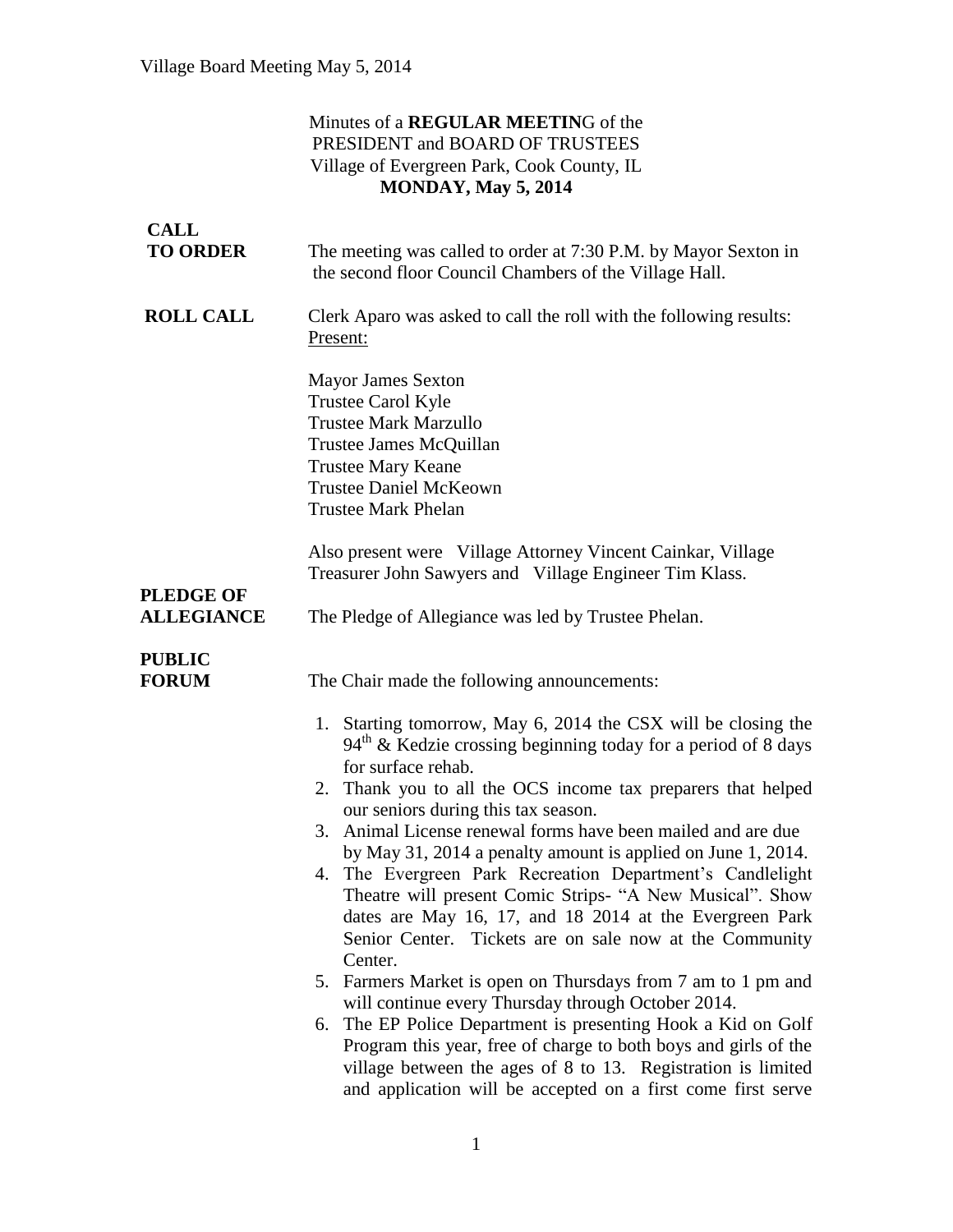basis. The First clinic begins Monday, June 23 through Thursday, June 26, 2014. The second clinic will be from Monday, July 14 through Thursday July 17, 2014. Applications are available on our website, at the Village Hall and the Police Station.

- 7. On Wednesday, May 21, 2014 the Evergreen Park Fire Department is hold their annual Kids Health Fair at the fire station, 9000 S. Kedzie from 3:30 to 6:30 pm. Everyone is encouraged to attend.
- 8. State Rep. Kelly Burke is hosting a Recycle and Shred Day on Saturday, May 17, 2014 from 9 am to noon at the Worth Township Hall, 11601 S. Pulaski Road. For more information contact Rep. Burke's service office at 708-425-0571.
- 9. The Annual 5k Run is Saturday, June 28, 2014 at Klein Park. Registration is 7:30 a.m. to 8:15 a.m. and the run begins at 8:30 a.m.
- 10. The 26th Annual Day in the Park is Saturday, June 28, 2014, 11:30 a.m. – 9:00 pm at the Community Center.
- 11. The 46<sup>th</sup> Annual Independence Day Parade is Thursday, July 3, 2014 at 6:30 p.m. Fireworks at dusk at Duffy Park  $92<sup>nd</sup>$  and Millard.
- 12. There will be a celebration Mass on Saturday, May 31, 2014 at 4:00 p.m. honoring Sr. Mary Ventura and St. Bernadette School.
- 13. St. Bernadette's will host their Motorcycle Mass on June 7, 2014 at 4:00 p.m. with festivities after the Mass.

**OPEN** 

**PUBLIC** Trustee Kyle reported she recently toured the Waste Management's Recycling Facility with the Clerk, the Deputy Clerk and Dwight Erickson of the Street Department. She stated it was awesome and very informative and she reminded everyone not to put plastic bags in the recycling containers. The Chair stated he did not have exact numbers but estimated the recycling collection numbers have doubled since implementing the cart program. He thanked audience member, Helen Cuprisin for her input regarding the cart program.

> Mr. Pete Zic, 9200 Block of Albany expressed various concerns about dog waste health hazards, eminent domain for the Plaza property and tree chippings done in front of houses. The Chair responded to all of his concerns.

# **REGULAR**

**AGENDA** Motion by Trustee Phelan second by Trustee McQuillan, to waive reading of the minutes of the April 21, 2014 Regular Meeting of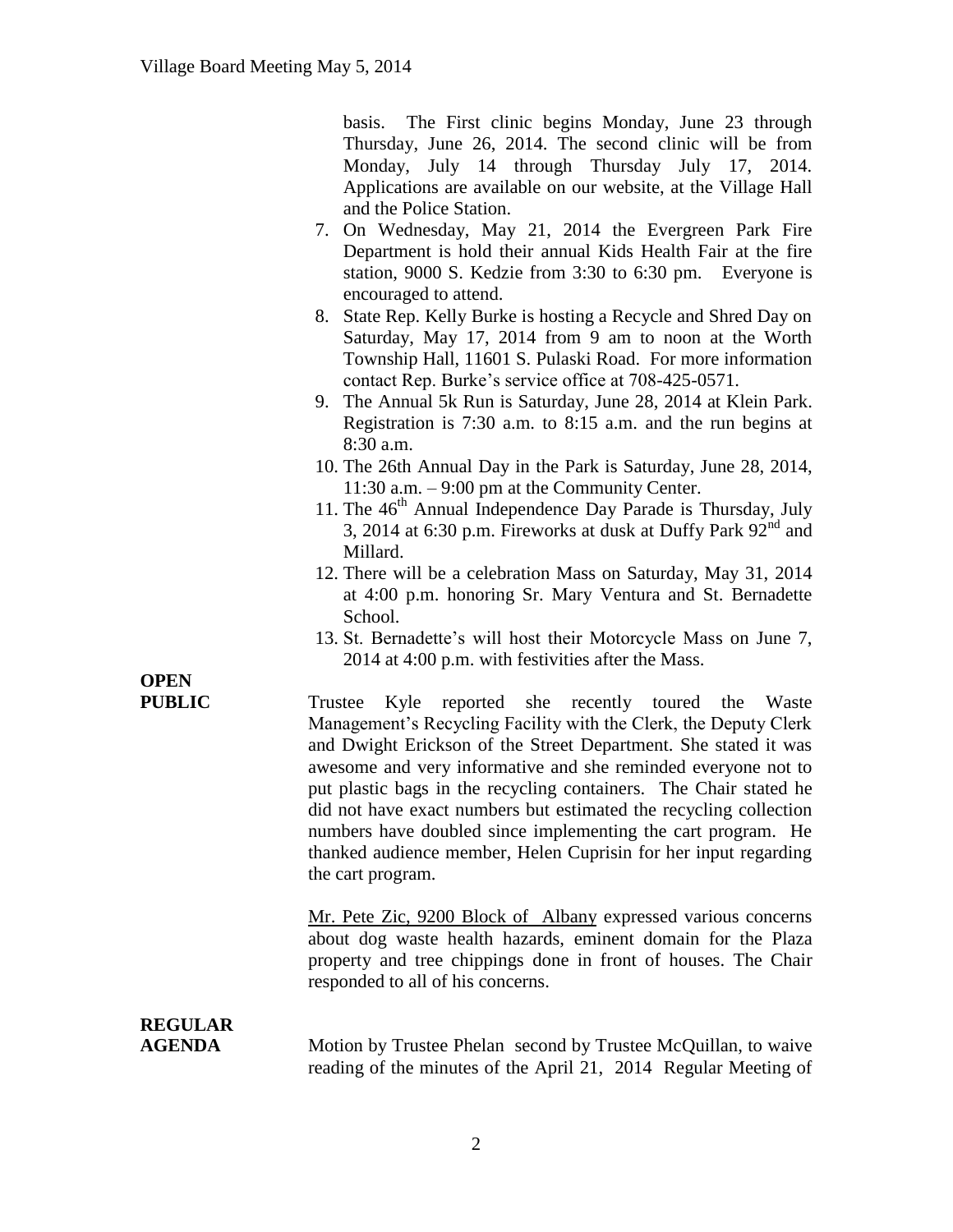the President and Board of Trustees and approved as presented was passed by unanimous voice vote and so ordered by the Chair.

## **RESOLUTION NO. 13-2014** Motion by Trustee McKeown second by Trustee Marzullo, to approve **Resolution NO. 13-2014** with expenditures of the General Corporate Fund of \$ 938,845.08 and the Sewer and Water Fund of  $\hat{S}$  223,774.70 and the 95<sup>th</sup> Street TIF Fund, \$ 11,161.64 and the Capital Improvement Fund, \$ 66,476.79 and the Street Bond Fund, \$ 1,250.00 for a total of \$ 1,241,508.21. Upon roll call, voting YES: Trustees Kyle, Marzullo, McQuillan, Keane, McKeown, and Phelan; voting NO: NONE. The motion was passed and so ordered by the Chair.

## **WATER COLLECTOR'S**

**REPORT** Motion by Trustee Marzullo second by Trustee Kyle, to accept for file and information the Waters Collector's report for April 2014 in the amount \$627,190.96 the motion was passed by unanimous voice vote and so ordered by the Chair.

#### **VILLAGE COLLECTOR'S REPORT**

Motion by Trustee Phelan second by Trustee McQuillan to accept for file and information the Village Collector's report for April 2014 in the amount of \$ 1,368,395.18. The motion was passed by unanimous voice vote and so ordered by the Chair.

#### **BUSINESS CERTIFICATES** NONE.

#### **PROCLAMATIONS**

Motion by Trustee McQuillan second by Trustee Keane to approve the proclamation declaring. "**Proclamation–Declaring "May 18-24, 2014 as EMS (Emergency Medical Services) Week in the Village of Evergreen Park."** The motion was passed by unanimous voice vote and so ordered by the Chair. The Chair thanked the men and women of the Fire Department for a job well done.

Motion by Trustee McQuillan second by Trustee Keane to**, "May 18-24, 201 as National Public Works Week: Building for Today, Planning for Tomorrow, in the Village of Evergreen Park, Illinois."** The motion was passed by unanimous voice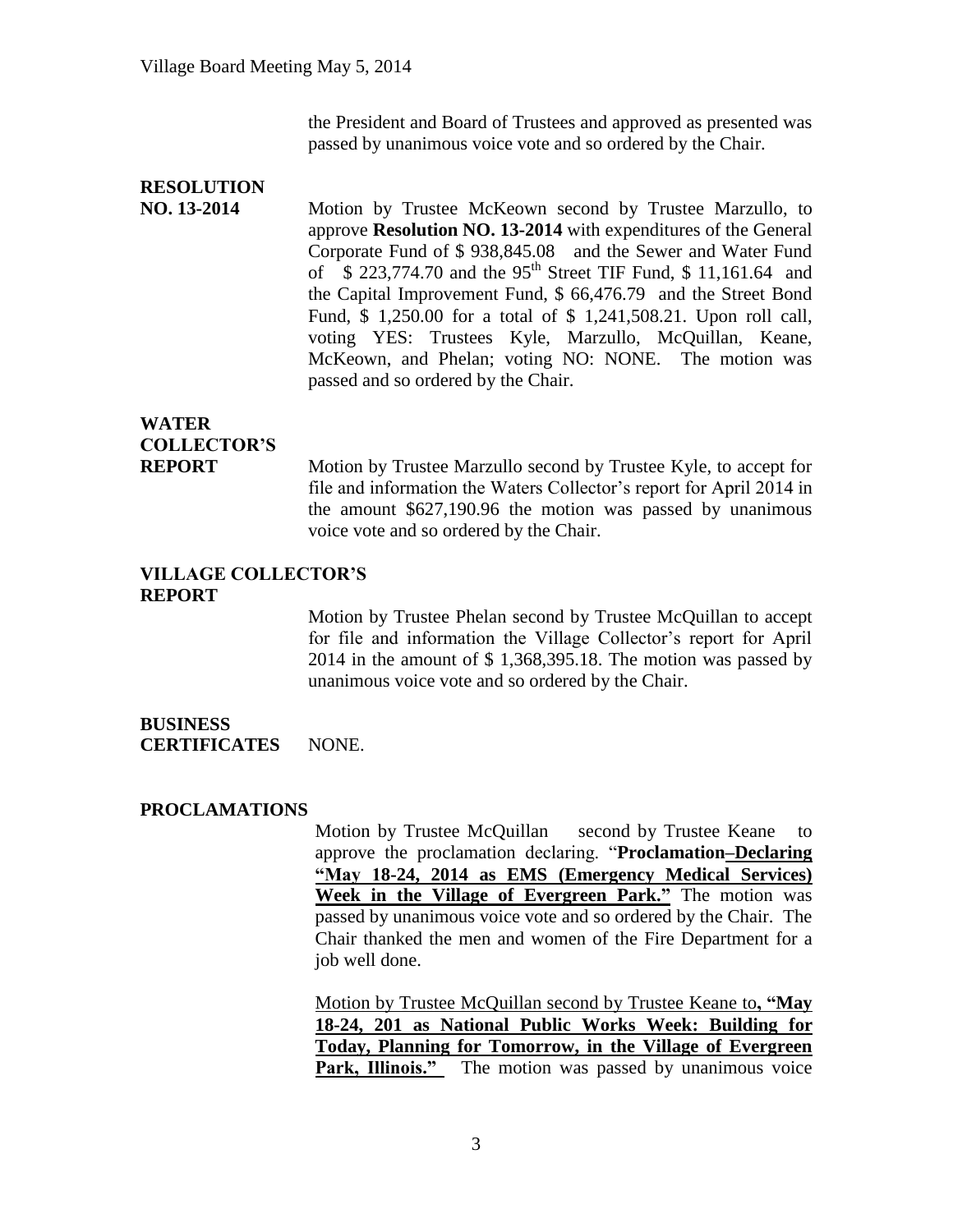vote and so ordered by the Chair. The Chair thanked Public Works Department for their efforts on behalf of the Village.

# **EPPD**

**VEHICLE** Motion by Trustee Kyle second by Trustee McKeown to approve Police Chief Saunders' request to sell one 2011 Ford Crown Victoria with 79,598 miles for \$8,000.00. The Chair noted due to time constraints between meetings this car has been sold already. Upon roll call voting YES: Trustees McKeown, Phelan, Kyle, Marzullo, McQuillan and Keane; voting NO: NONE. The Motion was passed and so ordered by the Chair.

#### **BOYS CLUB PARADE REQUEST**

Motion by Trustee Keane second by Trustee Marzullo to approve the request from the Evergreen Boys Club to hold their annual walking parade on Saturday May 10, 2014. The parade will travel from Pete's parking lot north on Lawndale directly into Duffy Park. Upon roll call voting YES: Trustees Phelan, Kyle, Marzullo, McQuillan, Keane and McKeown; voting NO: NONE. The motion was passed and so ordered by the Chair.

## **ENGINEER'S**

**REPORT** The Engineer had report. The Chair stated the approval of the traffic signal at the proposed Mariano's is ongoing but getting closer. Trustee Marzullo questioned if the paving issues from last year are being addressed. Engineer Tim Klass responded they will be resolved sometime this month. The Chair stated he will be meeting with Mr. Palumbo of Orange Crush soon.

# **ATTORNEY'S**

**REPORT** The Attorney had no report.

**DEPT HEADS** OCS Director, Mary Ann Carioto reported over 35 suburbs used our volunteer Income Tax service. There were a total of 1,099 clients served with the average age of 70 years young. Total amounts were \$401,428 for Federal Taxes with an average of \$ 700.00 and \$51,145 for State filing with \$90.00 as the average return. The Chair thanked Mary Ann and congratulated the volunteers on an outstanding year.

> Mr. Mike Knieps, Dept. Sewer and Water Director, gave an update on mosquito abatement with information from a seminar he attended last week. He noted it is important to be vigilant regarding emptying any standing water.